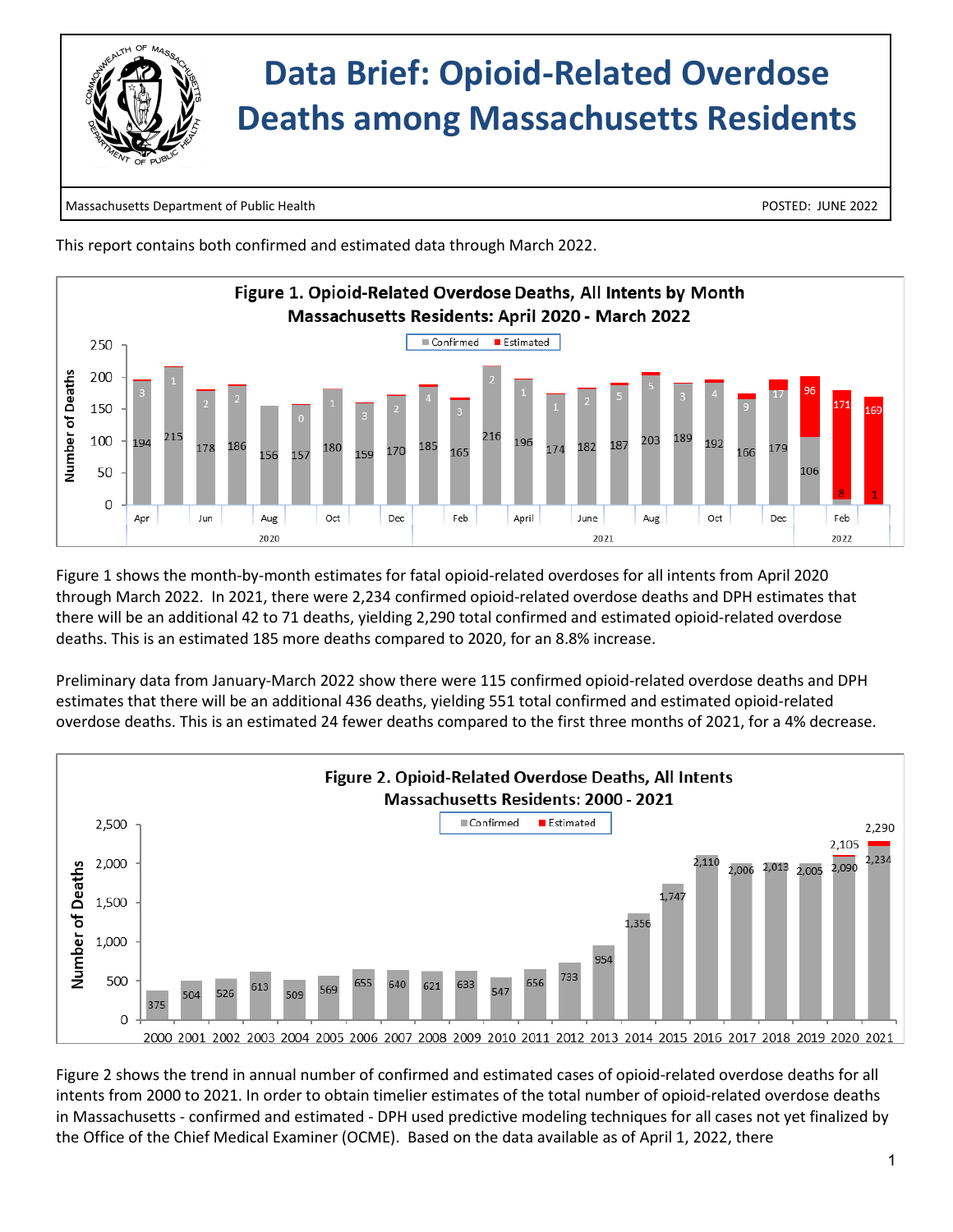were 2,234 confirmed opioid-related overdose deaths in 2021 and DPH estimates that there will be an additional 42 to 71 deaths once all cases are finalized.

## **Opioid-Related Overdose Death Rates, All Intents**

The 2021 opioid-related overdose death rate (32.6 per 100,000 people) is 6.2% higher than in 2016 (30.7 per 100,000 people) and is an 9% increase over 2020 (29.9 per 100,000 people) this difference is statistically significant.



## **Toxicology Analysis: Fentanyl and Other Drugs**

Fentanyl is a synthetic opioid that has effects similar to heroin. It is administered in patients in fast-acting formulations for severe, acute pain and prescribed to patients with chronic pain in long-acting formulations. According to the U.S. Department of Justice, Drug Enforcement Administration's 2015 Investigative Reporting, while pharmaceutical fentanyl (from transdermal patches or lozenges) is diverted for abuse in the United States at small levels, much of the fentanyl in Massachusetts is due to illicitly-produced fentanyl, not diverted pharmaceutical fentanyl.

The standard toxicology screen ordered by the Office of the Chief Medical Examiner includes a test for the presence of fentanyl.

In 2021 there were 2,119 opioid-related overdose deaths where a toxicology screen was also available. Among these deaths, fentanyl was present in 93%, cocaine in 51%, benzodiazepines in 31%, alcohol in 29%, prescription opioids in 13%, heroin in 10%, and amphetamines in 10%. The results are shown in Figure 4.

Fentanyl increased dramatically through the second quarter 2016 and has increased at about 1% per quarter ever since. Notably, the presence of stimulants in toxicology have increased since 2014: Cocaine has increased at about 2% per quarter since 2014, and amphetamines have increased about 6% per quarter since third quarter 2016. Between 2016 and the  $2^{nd}$  quarter of 2021, the percentage of heroin or likely heroin present in opioid-related overdose deaths decreased. The percentage of benzodiazepine has been declining since the last quarter in 2017.

While screening tests can be used to note the rate at which certain drugs are detected in toxicology reports, they are insufficient to determine the final cause of death without additional information. The cause of death is a clinical judgment made within the Office of the Chief Medical Examiner.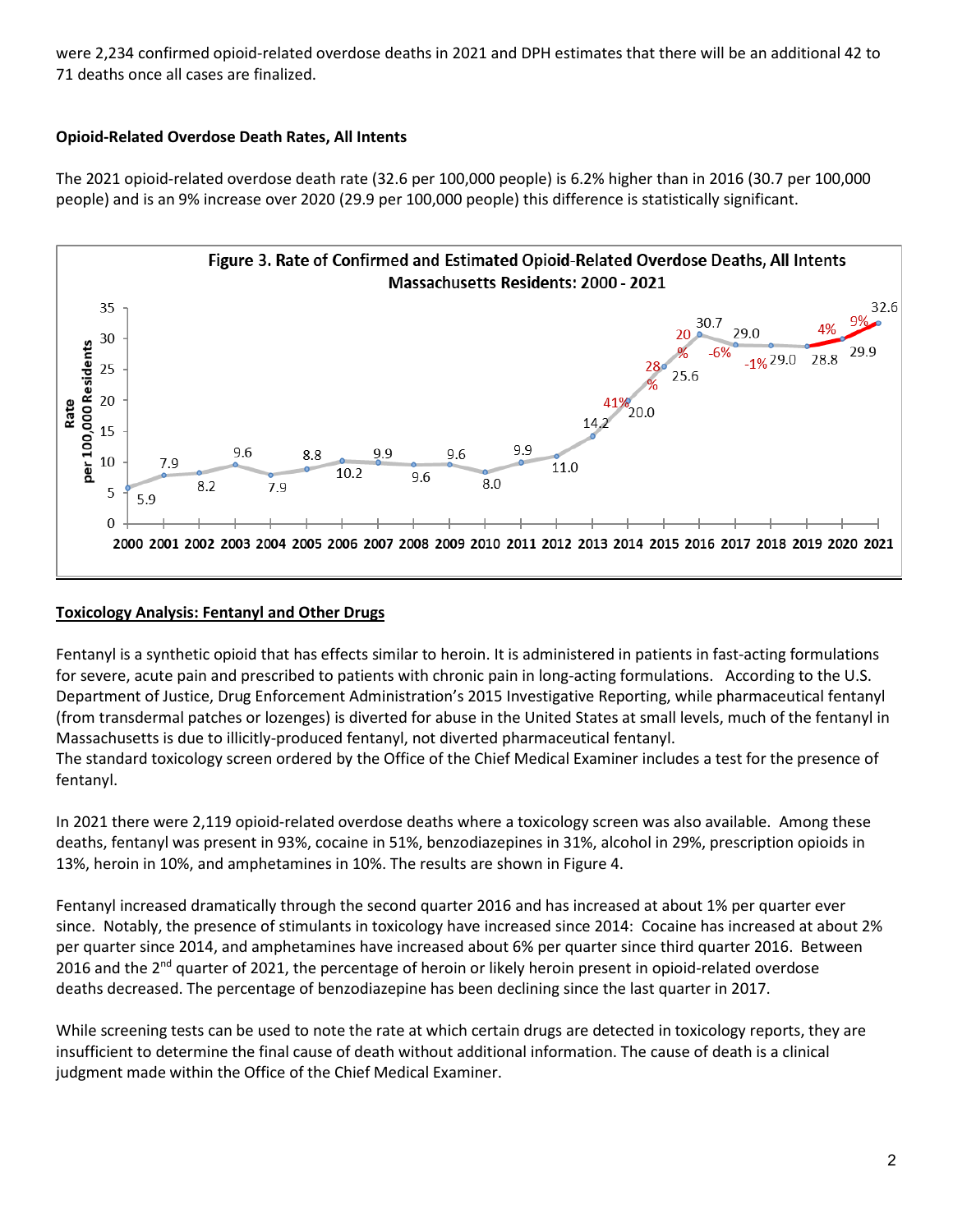

\* Beginning with the November 2019 report, DPH began to use a new method to identify substances present in the toxicology data, which can only be applied from 2017 onward; this new method cannot be applied to the older data

- 1. This is most likely illicitly produced and sold, **not** prescription fentanyl
- 2. Prescription opioids include: hydrocodone, hydromorphone, oxycodone, oxymorphone, and tramadol
- 3. Beginning with the February 2020 report, amphetamine includes both amphetamine and methamphetamine; methamphetamine was previously excluded
- 4. Beginning with the February 2021 report, a category for alcohol was added

**Please note that previous estimates may change slightly as DPH routinely receives updated toxicology data from the Office of the Chief Medical Examiner and the Massachusetts State Police.**